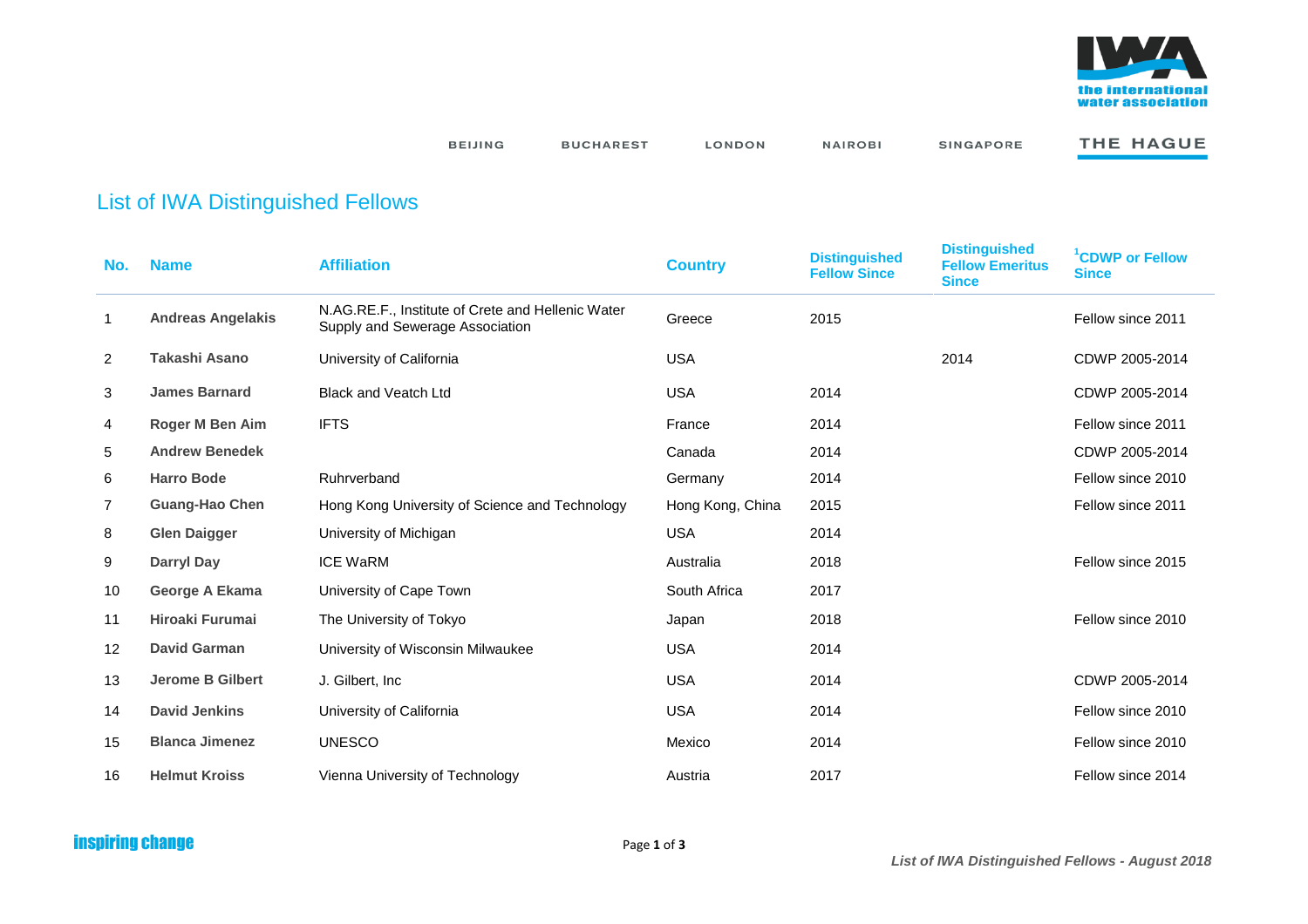| No. | <b>Name</b>                | <b>Affiliation</b>                                                             | <b>Country</b>        | <b>Distinguished</b><br><b>Fellow Since</b> | <b>Distinguished</b><br><b>Fellow Emeritus</b><br><b>Since</b> | <sup>1</sup> CDWP or Fellow<br><b>Since</b> |
|-----|----------------------------|--------------------------------------------------------------------------------|-----------------------|---------------------------------------------|----------------------------------------------------------------|---------------------------------------------|
| 17  | <b>Piet Lens</b>           | Wageningen UR                                                                  | The Netherlands       | 2015                                        |                                                                | Fellow since 2010                           |
| 18  | <b>Shang-Lien Lo</b>       | <b>National Taiwan University</b>                                              | Chinese Taipei        | 2015                                        |                                                                | Fellow since 2010                           |
| 19  | <b>Joel Mallevialle</b>    | Figeac Aero USA, INC                                                           | France                | 2014                                        |                                                                | CDWP 2005-2014                              |
| 20  | <b>Duncan Mara</b>         | University of Leeds                                                            | <b>UK</b>             | 2014                                        |                                                                | Fellow since 2012                           |
| 21  | <b>Saburo Matsui</b>       | Kyoto University (Professor Emeritus)                                          | Japan                 | 2014                                        |                                                                |                                             |
| 22  | <b>Hallvard Odegaard</b>   | SET AS and NTNU (Professor Emeritus)                                           | Norway                | 2014                                        |                                                                | CDWP 2005-2014                              |
| 23  | <b>Gustaf Olsson</b>       | <b>Lund University</b>                                                         | Sweden                | 2014                                        |                                                                | Fellow since 2010                           |
| 24  | Jiuhui Qu                  | Research Center for Eco-Environmental Sciences,<br>Chinese Academy of Sciences | China                 | 2014                                        |                                                                |                                             |
| 25  | <b>Paul Reiter</b>         | ReiterIWS Ltd                                                                  | Singapore             | 2014                                        |                                                                |                                             |
| 26  | <b>Joan Rose</b>           | Michigan State University                                                      | <b>USA</b>            | 2014                                        |                                                                | Fellow since 2010                           |
| 27  | <b>Michael Rouse</b>       |                                                                                | <b>UK</b>             | 2014                                        |                                                                | CDWP 2005-2014                              |
| 28  | <b>Hansruedi Siegrist</b>  | Eawag                                                                          | Switzerland           | 2014                                        |                                                                |                                             |
| 29  | <b>Rob Skinner</b>         | MONASH University - Water for Liveability Centre                               | Australia             | 2014                                        |                                                                |                                             |
| 30  | <b>Sven Erik Skogfors</b>  | <b>Forest Stream</b>                                                           | Sweden                |                                             | 2014                                                           | CDWP 2005-2014                              |
| 31  | <b>Norihito Tambo</b>      | Professor Emeritus - Holkkaido University                                      | Japan                 |                                             | 2014                                                           | CDWP 2005-2014                              |
| 32  | <b>Rhodes Trussell</b>     | Trussell Technologies Inc.                                                     | <b>USA</b>            | 2014                                        |                                                                |                                             |
| 33  | <b>Mark van Loosdrecht</b> | Delft University of Technology                                                 | The Netherlands       | 2018                                        |                                                                | Fellow since 2010                           |
| 34  | <b>Willy Verstraete</b>    | <b>University Gent</b>                                                         | Belgium               | 2014                                        |                                                                |                                             |
| 35  | <b>Xiaochang Wang</b>      | Xi'an University of Architecture and Technology                                | China                 | 2014                                        |                                                                | Fellow since 2011                           |
| 36  | Jiri Wanner                | Institute of Chemical Technology                                               | <b>Czech Republic</b> | 2016                                        |                                                                | Fellow since 2011                           |